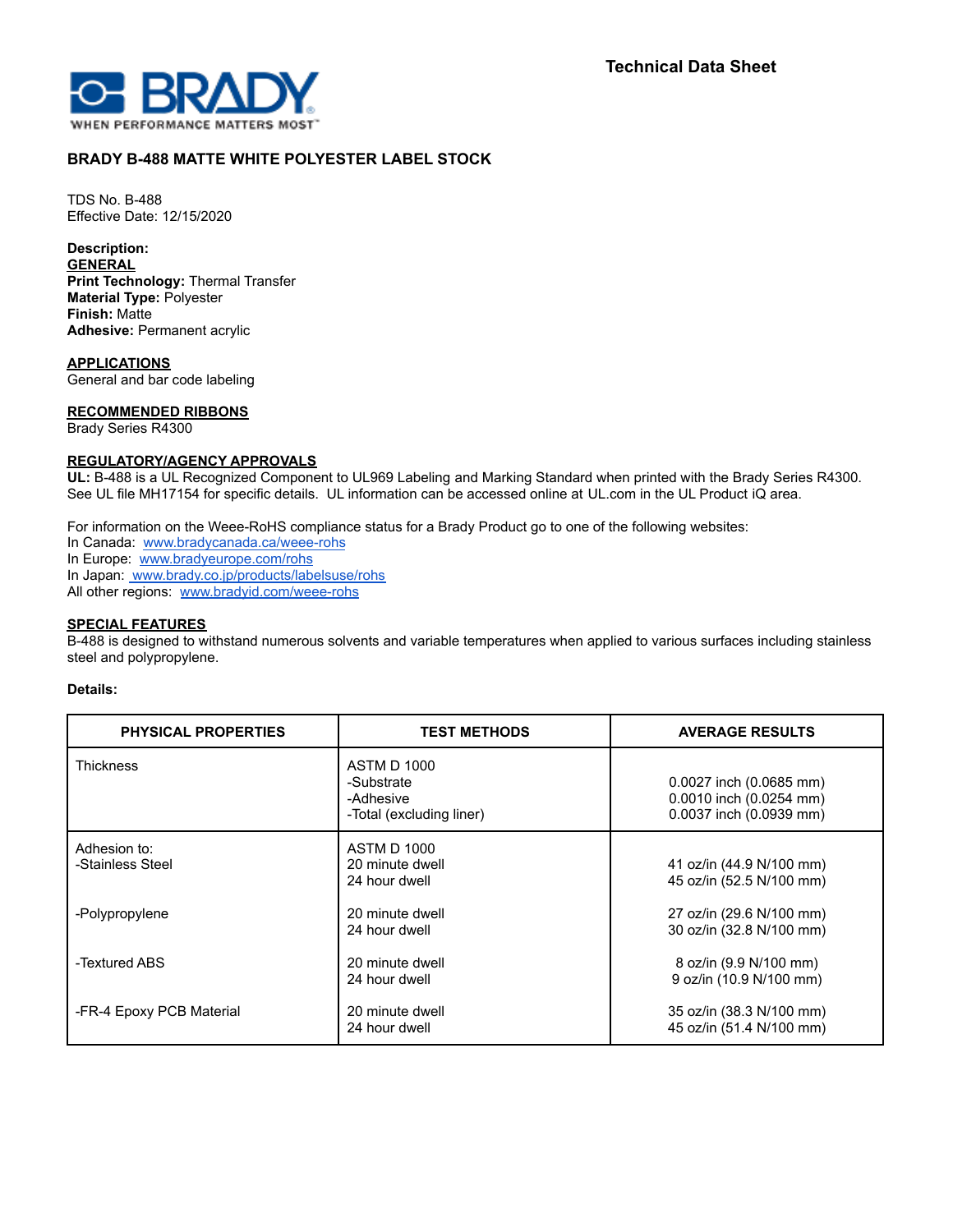Performance properties were tested on B-488 printed with the Brady Series R4300 ribbon. Printed samples of B-488 were laminated to aluminum before exposure to the indicated environmental condition.

| <b>PERFORMANCE</b><br><b>PROPERTIES</b> | <b>TEST METHODS</b>                                                                                | <b>EFFECT TO TAPE</b>                                    | <b>EFFECT TO PRINT</b>                  |
|-----------------------------------------|----------------------------------------------------------------------------------------------------|----------------------------------------------------------|-----------------------------------------|
| Long Term High Service<br>Temperature   | 30 days at 320°F (160°C)                                                                           | No visible effect at 145°C,<br>slight yellowing at 160°C | No visible effect                       |
| Long Term Low Service<br>Temperature    | 30 days at -40°F (-40°C)                                                                           | No visible effect                                        | No visible effect                       |
| <b>Humidity Resistance</b>              | 30 days at 100°F (37°C), 95%<br>R.H.                                                               | No visible effect                                        | No visible effect                       |
| <b>UV Light Resistance</b>              | ASTM G155, Cycle 1 (No<br>Spray)<br>30 days in Xenon Test<br>Chamber                               | No visible effect                                        | Very slight discoloration               |
| Weatherability                          | ASTM G155, Cycle 1<br>30 days in Xenon Arc<br>Weather-Ometer®                                      | No visible effect                                        | No visible effect                       |
| Salt Fog Resistance                     | ASTM B 117<br>30 days in 5% Salt Fog<br>Chamber                                                    | No visible effect                                        | No visible effect                       |
| <b>Abrasion Resistance</b>              | Taber Abraser, CS-10<br>grinding wheels, 500 g/arm,<br>100 cycles (Fed. Std. 191A,<br>Method 5306) | No visible effect                                        | Print still legible after 100<br>cycles |

| PERFORMANCE PROPERTY                                                                                                                                                                                                                                                                                                                                                                                | <b>CHEMICAL RESISTANCE</b> |  |  |  |
|-----------------------------------------------------------------------------------------------------------------------------------------------------------------------------------------------------------------------------------------------------------------------------------------------------------------------------------------------------------------------------------------------------|----------------------------|--|--|--|
| Samples were printed with the Brady Series R4300 ribbon, laminated to flat aluminum panels and allowed to dwell 24 hours prior to<br>test. Testing was conducted at room temperature. Testing consisted of 5 cycles of 10 minute immersions in the specified chemical<br>followed by 30 minute recovery periods. After the final immersion the flat samples were rubbed 10 times with a cotton swab |                            |  |  |  |
| saturated with the test fluid.                                                                                                                                                                                                                                                                                                                                                                      |                            |  |  |  |

| <b>CHEMICAL REAGENT</b> | SUBJECTIVE OBSERVATION OF VISUAL CHANGE |                        |                                           |
|-------------------------|-----------------------------------------|------------------------|-------------------------------------------|
|                         | <b>EFFECT TO LABEL</b><br><b>STOCK</b>  | <b>EFFECT TO PRINT</b> | <b>EFFECT TO PRINT WITH</b><br><b>RUB</b> |
| Methyl Ethyl Ketone     | No visible effect                       |                        | 2                                         |
| Toluene                 | No visible effect                       |                        | 3                                         |
| Isopropyl Alcohol       | No visible effect                       |                        | 1                                         |
| <b>Mineral Spirits</b>  | No visible effect                       |                        | 2                                         |
| JP-8 Jet Fuel           | No visible effect                       |                        | 3                                         |
| ASTM #3 Oil             | No visible effect                       |                        |                                           |
| Mil 5606 Oil            | No visible effect                       |                        |                                           |
| Skydrol® 500B-4         | No visible effect                       |                        | 2                                         |
| Super Agitene®          | No visible effect                       |                        |                                           |
| Deionized Water         | No visible effect                       | 1                      |                                           |
| 3% Alconox® Detergent   | No visible effect                       |                        |                                           |